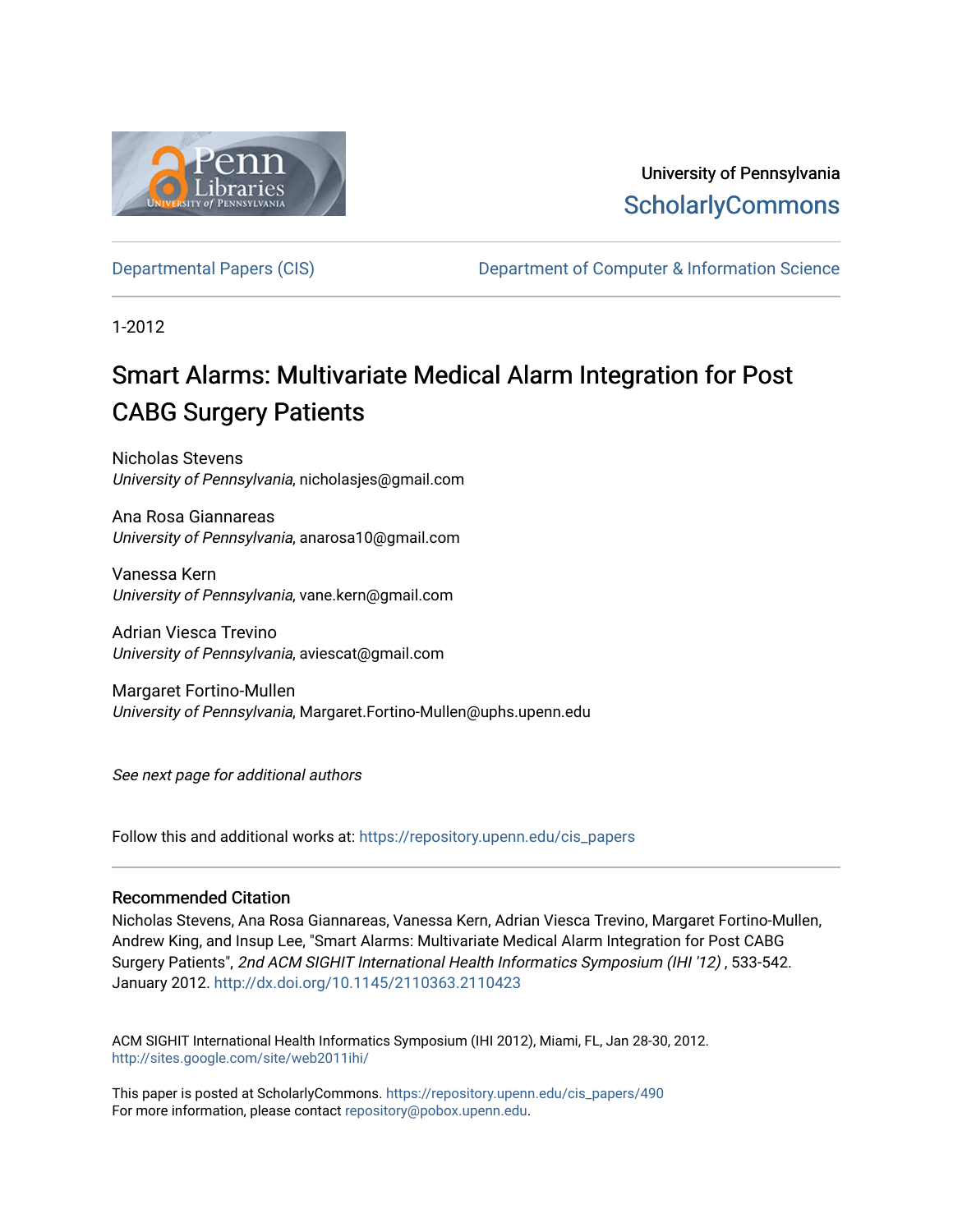## Smart Alarms: Multivariate Medical Alarm Integration for Post CABG Surgery **Patients**

## **Abstract**

In order to monitor patients in the Intensive Care Unit, healthcare practitioners set threshold alarms on each of many individual vital sign monitors. The current alarm algorithms elicit numerous false positive alarms producing an inefficient healthcare system, where nurses habitually ignore low level alarms due to their overabundance.

In this paper, we describe an algorithm that considers multiple vital signs when monitoring a post coronary artery bypass graft (post-CABG) surgery patient. The algorithm employs a Fuzzy Expert System to mimic the decision processes of nurses. In addition, it includes a Clinical Decision Support tool that uses Bayesian theory to display the possible CABG-related complications the patient might be undergoing at any point in time, as well as the most relevant risk factors. As a result, this multivariate approach decreases clinical alarms by an average of 59% with a standard deviation of 17% (Sample of 32 patients, 1,451 hours of vital sign data). Interviews comparing our proposed system with the approach currently used in hospitals have also confirmed the potential efficiency gains from this approach.

## Keywords

© ACM 2012. This is the author's version of the work. It is posted here for your personal use. Not for redistribution. The definitive Version of Record was published in Proceedings of the 2nd ACM SIGHIT International Health Informatics Symposium (IHI '12), http://dx.doi.org/10.1145/2110363.2110423.

## **Comments**

ACM SIGHIT International Health Informatics Symposium (IHI 2012), Miami, FL, Jan 28-30, 2012. <http://sites.google.com/site/web2011ihi/>

## Author(s)

Nicholas Stevens, Ana Rosa Giannareas, Vanessa Kern, Adrian Viesca Trevino, Margaret Fortino-Mullen, Andrew King, and Insup Lee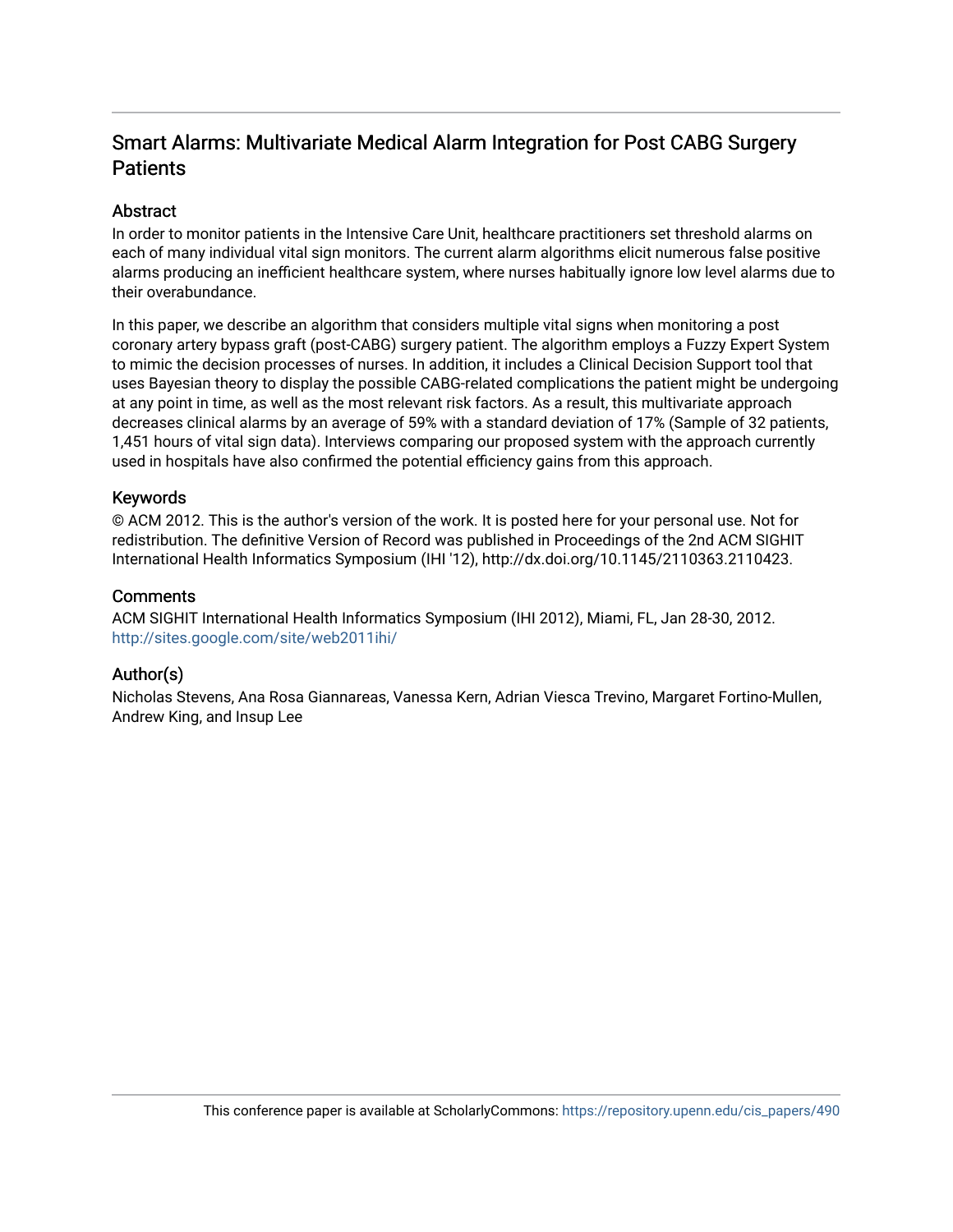## **Smart Alarms: Multivariate Medical Alarm Integration for Post CABG Surgery Patients**

Nicholas Stevens, Ana Rosa Giannareas, Vanessa Kern, Adrian Viesca Trevino

Electrical and Systems Engineering University of Pennsylvania

{nicholasjes,anarosa10,vane.ke rn,aviescat}@gmail.com

Margaret Fortino-Mullen Hospital of the University of **Pennsylvania** Philadelphia, PA

Margaret.Fortino-Mullen@uphs.upenn.edu

Andrew King $^1$ , Insup Lee Computer & Information Science University of Pennsylvania Philadelphia, PA

{kingand, lee}@cis.upenn.edu

## **ABSTRACT**

In order to monitor patients in the Intensive Care Unit, healthcare practitioners set threshold alarms on each of many individual vital sign monitors. The current alarm algorithms elicit numerous false positive alarms producing an inefficient healthcare sy stem, where nurses habitually ignore low level alarms due to their overabundance.

In this paper, we describe an algorithm that considers multiple vital signs when monitoring a post coronary artery bypass graft (post-CABG) surgery patient. The algorithm employ s a Fuzzy Expert System to m imic the deci sion processes of nurses. In addition, it includes a Clinical Decision Support tool that uses Bayesian theory to display the possible CABG-related complications the patient might be undergoing at any point in time, as well as the m ost relevant risk factors. As a result, this multivariate approach decreases clinical alarms by an average of 59% with a standard deviation of 17% (Sample of 32 patients, 1,451 hours of vital sign data). Interviews comparing our proposed system with the approach currently used in hospitals have also confirm ed the potential efficiency gains from this approach.

#### **Categories and Subject Descriptors**

J.3 [**Computer Applications**]: Life and Medical Sciences– *Medical Information Systems.* 

#### **General Terms**

Experimentation, Human Factors,

#### **Keywords**

Clinical Data Integration, Clinical Decision Support, Vital Sign Monitor, Fuzzy Logic, Bayesian Theory

This research was suppor ted in par t by NSF CNS- 1035715 and NSF CNS-0930647.

<sup>1</sup>Andrew King wrote the Clinical Interview Tool used to test the efficacy of the Smart Alarm algorithm

## **1. INTRODUCTION**

Currently, critical care professionals are inundated with alarms from a variety of medical devices. Most of these alarms are only based on the output of individual v ital sign monitors and turn out to be false-positives. The purpose of this project is to devise an optimized algorithm for a s mart alarm system that m imics the established decision processing of caregivers nationwide. Additionally, this sy stem will prioritize im portant alarms for caregiver's immediate attention by combining the outputs of multiple monitors. We hope for our algorithm to be implemented in a Smart Alarm Manager within every patient room within the Intensive Care Unit.

The role of a nurse in an inte nsive care unit is vital to the monitoring of a recovering patient. After an invasive surgery, many unforeseen complications can arise requiring to nurse to intervene with a range of solutions. In order to simultaneously monitor multiple patients, these nurses routinely set threshold based alarms on individual vital sign m onitors that will sound when any one of up to eight monitored vital signs leaves a predetermined range.

These simple threshold alarms produce many false positives. A study by the Penn E-lert eICU, which remotely monitors 80 ICU beds across four Penn sites, f ound that over a period of 12 hours, 2,100 alarms occurred through the monitors. Furthermore, only 10% of these alarms proved to be clinically relevant, requiring nurse intervention [1] . Nurs es across the P enn Health System have validated this finding as a universal truth: alarms based on single vital sign variables are not efficient.

The Smart Alarms project is centered on an alarm algorithm that considers multiple vital signs, m imicking the routine thought process of a nurse. Instead of sounding an alarm as soon as single vital sign exceeds a thres hold, the algorithm considers every relevant vital sign to determ ine both the clinical pertinence and the severity of the situation. The announcement of these alarms is similar in sound to the current three tiered alarm system in place in most hospitals. However, th e Smart Alarms solution chooses the appropriate level using the sam e multivariate vital sign analysis and the requests of nurses. The Smart Alarms algorithm, in turn, reduces false positives a nd encourages a m ore efficient health system, where every alarm is clinically justified.

Clinical efficiency is also increased with the inclus ion of the Clinical Decision Support subsystem. This tool outputs a list of possible complications as well as the significant risk factors for a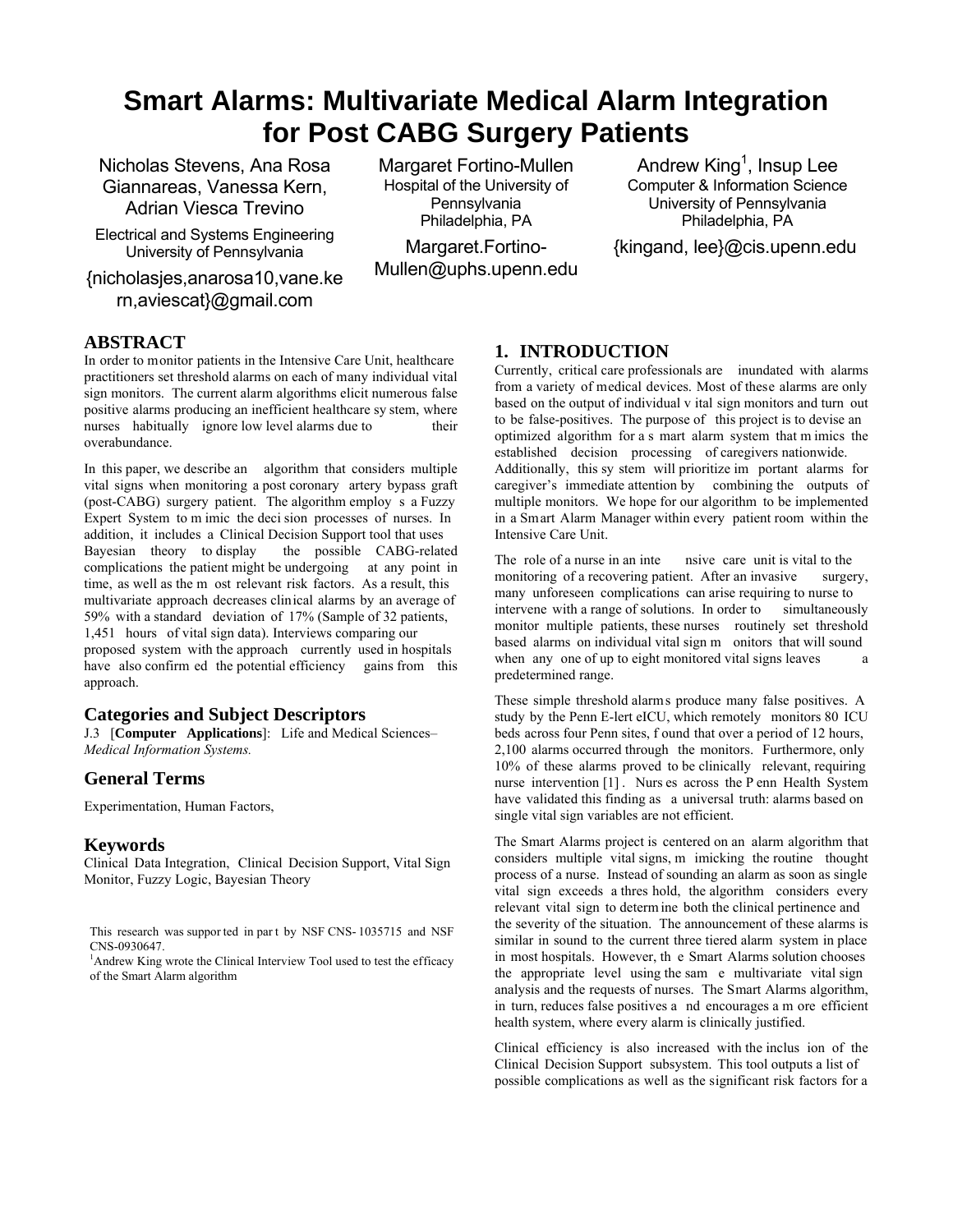patient every time a Smart Alarm is fired. This will decrease the time healthcare providers spend diagnosing the patient.

This algorithm focuses on patients coming out of coronary artery bypass graft surgery (CABG surgery). Additionally, most alarms are initiated by one of four vital signs: blood pressure, heart rate, respiration rate, oxygen saturation rate.

## **2. RELATED WORK**

The problem of having multiple alarms in intensive care units has been acknowledged and discussed by health care professionals since the advent of widespread patient monitoring technologies in the late 1980s and early 1990s. The existing threshold-based alarms compromise the quality and safety of patient care due to the associated high rate of false positives. Excessive false positives lead nurses to turn off devices, set the thresholds for alarms unreasonably high or low, and become desensitized to the sounds. Moreover, the alarms do not alway s match the criticality of the patient's condition, hindering the nurses' ability to react rapidly with the appropriate clinical intervention [2]. Since then, a variety of statistical, artificial intelligence, and hum an-computer interface methods have been proposed to gain high specificity surrounding alarm detection and annunciation.

#### **2.1 Statistical Approaches**

The Smart Alarms system will incorporate a data preprocessing step in order to filter noisy physiologic data into crisp values that can be used for further logical analy sis. Below is a summary of some successful approaches that have been implemented to reduce noise in the monitoring devices and decrease the incidence of clinically irrelevant alarms.

#### *2.1.1 Univariate Analysis*

The application of m edian filters for data preprocessing was explored by Davies and Fried in their 2003 study of robust signal extraction for vital sign monitoring devices. They found that the application of a tim e-varying filter to noisy vital sign data could be further improved by eliminating the time delay associated with estimation [3]. This implied that increasingly fast algorithms for the computation of the repeated m edian could play a crucial role in effective alarm detection. [4]

Trend-based alarm algorithms have also been explored. In 1999, Schoeberg et al. described an algorithm in which trends were defined by a set of occurrences re garding specific variables, such as the percentage change in cardiac output or the absolute drop in mean arterial pressure. At regular intervals , each variable was evaluated against the predetermined set of criteria and a score was assigned depending on the extent to which trends deviated from the baseline. Alarms were then activated when the s um of these scores exceed a certain threshold. [5]

More recently, the results of another trend-bas ed alarm system were published by Charbonnier and Gentil, researchers from the Automatic Control Laboratory of Grenoble. The proposed sy stem required a vital sign input expected to remain stable, and used a series of three points in the data series to fit a straight line. The error of subsequent data points w ith respect to this line was then monitored at regular intervals. When the running tally of the errors passed a certain threshold, a new line was calculated and the trend direction was recorded. They found that the trend-based alarm system reduced fals e alarms significantly, while keeping

the false negative rate of clinica lly relevant alarm s in line with that achieved by traditional threshold alarms [6].

#### *2.1.2 Multivariate Analysis*

In 1997, Feldman, Ebrahim and Bar-Kana published their findings regarding the improvement of h eart rate estimation using Robust Sensor Fusion, a method that entails combining data from multiple sensors with redundant data to im prove the quality of alarm detection. The res earch team recorded heart rate data from the electrocardiogram, pulse oximeter and intra-arterial catheter and ran a sensor fusion algorith m based upon consensus between sensors, consistency with past estimates, and phy siologic consistency (two other vital signs, blood pressure and oxygen saturation, were also recorded). The result was a fused estimate of heart rate that was consistently better than the estimates available from any individual sensor and that reduced the incidence of false positive alarms [7].

#### **2.2 Artificial Intelligence Approaches**

The primary value of the Sm art Alarms system will be the integration of individual vital sign alarms into a single alarm management system. The Sm art Alarm Manager (SAM), will contain expert medical knowledge regarding the detection and prioritization of critical states. A summary of the most prominent approaches for the introduction of artificial intelligence to clinical alarms is included below.

## *2.2.1 Knowledge-based systems*

Expert systems are algorithm s designed to mimic human reasoning through the use of a comprehensive knowledge base in the field of interest. In 1994, Koski et. al presented a knowledgebased alarm system for cardiac s urgery patients that organized expert knowledge into an explicit decision tree [8] . The system improved the detection of critical events using a simple, deterministic approach; however, it did not result in a commercial application [9].

Subsequently, an expert sy stem based on the integration of seven vital signs was developed in 1997 by researchers from the Department of Electrical Engineering and the School of Medicine of the Catholic University of Chile [10] . The expert system designed in this study employed fuzzy logic, which allows the modeling of imprecise concepts or dependencies. Fuzzy logic reverses the paradigm of binary logic by letting the algorithm estimate the " degree" to which an event occurs . For example, a patient does not have to be either hypertensive or not, but rather he or she can be "somewhat" hypertensive or "extremely" hypertensive. The Chilean researchers assigned the patients' vital sign readings to different " fuzzy" sets. They used the res ults as inputs to a series of if-then ru les (the "knowledge base") that assigned the patient to one of several possible states and determined alarm activation. The resulting sy stem improved alarm reliability and reduced the incidence of false alarm s in patients undergoing cardiac surgery.

Another integrated systems methodology based on the principles of rule-based systems was presented during the 2006 [11] . Rules regarding vital sign thresholds and trends were developed by clinical experts, resulting in an alarm system that integrated vital signs data from multiple devices coupled with expert knowledge about the relevance of different events.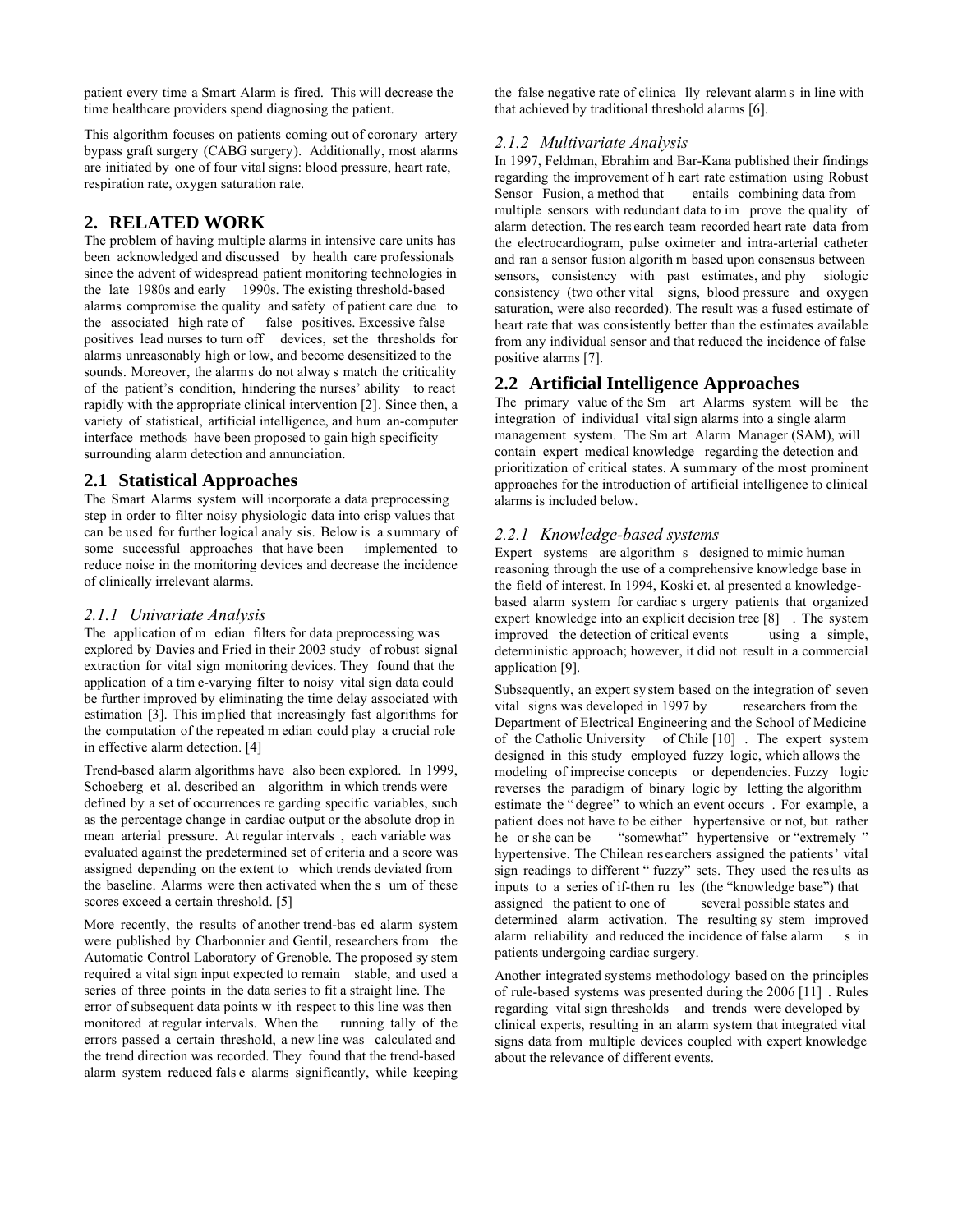

**Figure 1. Smart Alarms System Block Diagram** 

#### *2.2.2 Bayesian Networks*

Bayes' theorem can be us eful in critical care m onitoring to calculate the probabilities of events of interest, such as cardiovascular complications or device m easurement errors. Bayesian networks allow for continuous monitoring of these probabilities; that is, every time a new set of physiologic data is compiled, the event probabilities are recalculated and displayed to the user as a decision-support tool for diagnosis. The drawback to this approach is that a large amount of information regarding dependencies between phy siologic variables and patient conditions is required [12] . An application of Bayesian networks for medical alarms was presented by Laursen in 1994, in which<br>mean arterial pressure and central venous pressure were central venous pressure were monitored and used for cardiovascular event detection [13] . The system proved useful for single-parameter event detection, but remained unable to detect long-term, slow changes in the patients' condition accurately.

#### *2.2.3 Neural Networks*

While other artificial intelligence approaches require the compilation and organization of expert knowledge prior to implementation, neural networ ks attempt to " learn" the relationship between combinations of vital signs and the consequent patient state from "training data sets" that contain sample entries of inputs (i.e., vital sign values) together with the corresponding outputs (i.e., high, medi um or low priority alarms or no alarm at all) [14] . This approach has been used to develop alarm systems for specific clinical purpos es, such as fault detection in anesthesia breathing circuits and vital signs monitoring in pediatric ICUs [15,16]. The main hindrance to widespread adoption of neural ne tworks is the required training phase, difficulty in finding appropria te data sets to cover a wide range of clinical contexts, and the difficulty in determ ining the specific hypothesis the system has learnt.

#### *2.2.4 Clinician-computer interaction*

Behavioral studies about human responsiveness to alarms and their implications for medical devices have been identified as a promising path to achieve the principal objective of alarm s: to communicate critical changes in a patient's condition early and reliably. In addition to m aking alarms more reliable, the Sm art Alarm system will make them recognizable and identifiable. Some of the observed issues with the annunciation of existing clinical alarms include: alarm s are m anually turned off because they are too loud and irritating, there are too many going on at the same time for the user to determ ine which to address first, and there is little or no correlation between the degree of urgency of the patient's state and that implied by the alarm sound or light [17].

Edworthy and Hellier have proposed the use of auditory icons, or sounds which bear some relationshi p to the associated function, just like breathing sounds relate to ventilators [18]. The potential benefit of applying the principles of sonification (the science of turning data into sound) to medical alarms has also been discussed [19]. This application would likely result in an alarm system in which each vital sign is assigned to a different acoustic parameter (such as pitch, loudness, speed, harmonic content, among others). However, both fields of research are still in the early stages of development and we could not fi nd studies that demonstrated quantifiable improvements in alarm responsiveness through the use of either method.

## **3. OUR APPROACH**

#### **3.1 Focus on CABG Surgery**

CABG surgery is performed on patients with narrow or blocked heart arteries. The surgery involves grafting a larger vessel from another area of the body onto the heart and bypassing the blocked artery to optimize blood flow and oxy gen to the heart. Postoperative management of the patient is challenging in that clinical changes and complications may develop rapidly. Continuous monitoring of physiologic data allows the clinician to detect early changes in the patient's condition and intervene in a tim ely manner to prevent com plications. The primary post-operative goals are to restore adequate ventilation and hemodynamic stability. Blood pressure lim its are maintained within a narrow range; high enough to ensure that enough oxygen is getting to the tissues but low enough to prevent bleeding or disruption of the graft. The heart rate and rhy thm are continuously monitored for abnormal rhythms which may contribute to poor tissue oxygenation. Respiratory rate and pulse oximetry data are used to wean the patient from the mechanical ventilator and return to normal breathing patterns.

As the patient moves from the operating room to the ICU, the nurse connects the patient and the invasive lines to the monitoring equipment. Many false alarms are generated at this time, mainly due to manipulation or disconnec tion of the monitoring leads. The nurse then sets each of the vital s ign alarm parameters (heart rate, blood pressure, respira tions and pulse oximetry individually. Each parameter that falls outside of the pre-set limit will generate an alarm. A patient's heart rate m ay drop one number below the lim it and an alarm will generate, even though all other parameters remain the same and within range. This alarm would be classified as a "false" alarm, as it does not represent a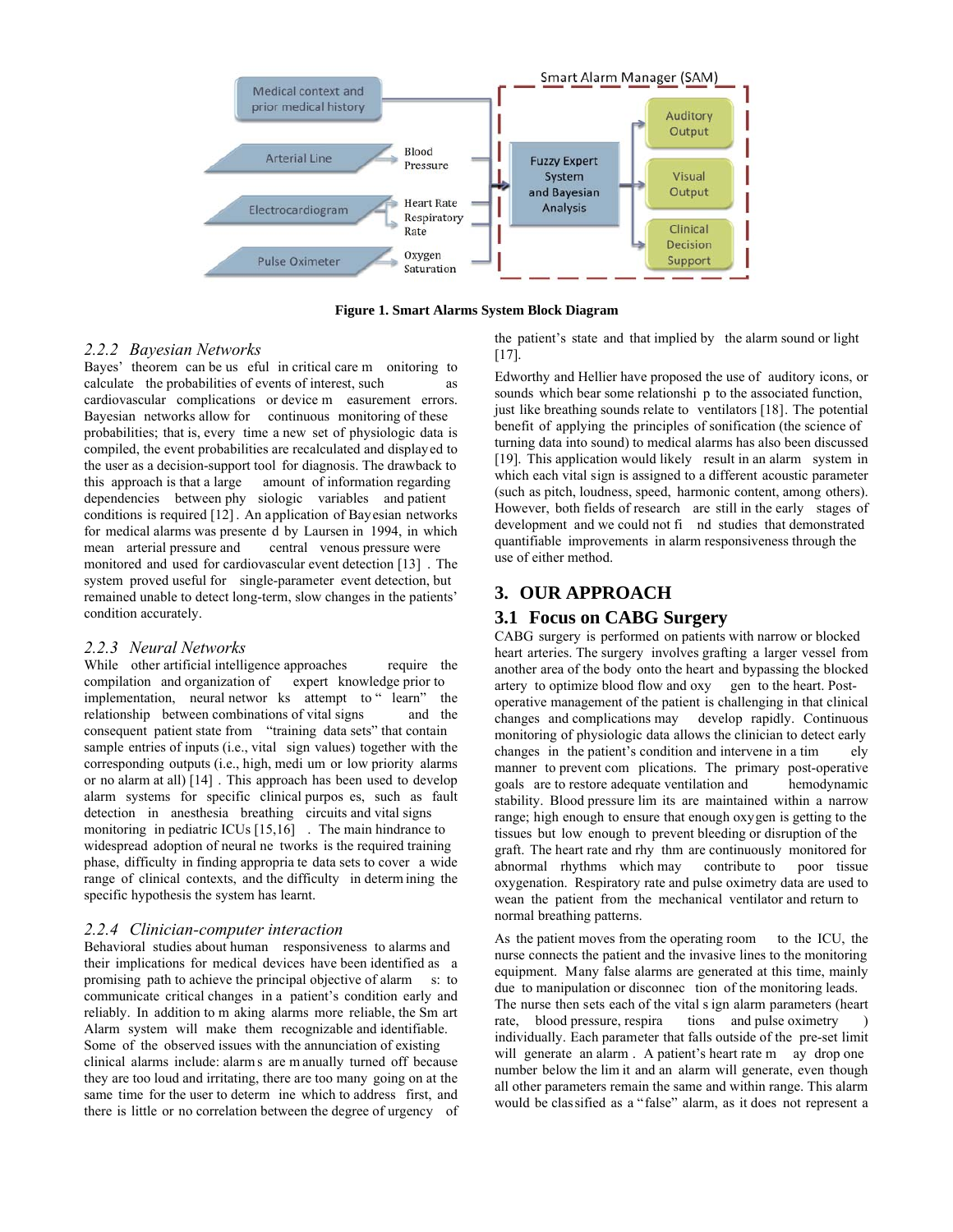

**Figure 2. Illustrative Fuzzy Value Graphic Definition** 

change in the condition. In the in tensive care unit, the majority of alarms (85%) are false or are of lim ited utility [20]. The high number of false alarms leads to "alarm fatigue": the number of alarms overwhelms clinicians, po ssibly leading to alarms being disabled, silenced, or ignored [21].

#### **3.2 System Block Diagram**

The diagram above is a high level view of the Smart Alarm System. The system initially takes in four param eters from the electrocardiogram, the arterial line and the puls e oximeter. These four vital signs are already collected from the respective devices and presented in a unified display screen by most patient monitors.

The algorithm does not only take in the four vital signs, but also includes contextual patient data such as age, weight, fitness level, and medical history. It us es fuzzy logic to activate alarm s only when needed and to differentiate the urgency of the alarm s when needed and to differentiate the urgency through a visual and auditory output. Bayesian theories were also used in the algorithm to output a Clinical Decision Support for nurses' decision-making. The Clinical Decision Support was designed to assist nurses' decision process and to improve their response time in critical situati ons. This tool, however, was not intended to replace hum an reasoning and ins ight in the care of critical patients.

#### **3.3 Fuzzy logic and expert system**

The Smart Alarm algorithm performs a multivariate analysis that determines whether an alarm should be activated and the associated urgency of the event. Its inputs are four different parameters from bedside monito rs: heart rate, blood pressure, respiration rate, and oxy gen saturation rate (SpO2). These parameters were s elected based on their clinical relevance discussed in "Caring for a patient after coronary artery surgery" [22]. These vital signs are used to diagnose the most severe complications that could arise after a coronary artery bypass graft, such as cardiac tam ponade, atrial fibrillation, and respiratory impairment.

Fuzzy logic was implemented to deal with imprecise concepts that are associated with m onitoring patients in the ICU. F uzzy logic uses multi-valued reasoning to address complex issues that cannot be discretely defined. Unlike clas sical reasoning where a statement is determ ined to be either true or false, fuzzy logic

assigns partial membership to a value. The degree of membership ranges from 0 to 1 and is used to measure the extent to which something is found to be true. For example, consider a patient with a blood pressure of  $135/89$  mmHg, imply ing he is  $80\%$ hypertensive as he is nearing the hypertensive threshold levels of 140/90 mmHg [23] . This example depicts a typical scenario where there is no concrete answer and fuzzy logic should be applied. In fuzzy logic, non-numerical values called linguistic variables are used to explain the s ituation. Each variable is assigned one or more descriptive values. In the example above, blood pressure is the variable and hypertension or hypotension would be the values assigned to it.

Fuzzy expert s ystems use if-then statements and operators of Boolean logic, such as AND, OR, NOT to define the reasoning involved in assigning membership to one or more sets. Fuzzy logic is the ideal m ethod of m edical reasoning because it is difficult to discretely define a specific num ber to be the limit of whether a patient is treated or not, es pecially since each patient varies in context and has dissimilar reactions. It is additionally a good representation of human behavior since it takes into account both quantitative and qualitative values, and thus is relevant for critical decision making, specifically when deciding whether an alarm should go off and its urgency. [24]

In contrast to the current medical alarms which are based on exact thresholds, the Smart Alarm Manager creates fuzzy sets, or membership value ranges for each of the four inputs. An illustrative example of the fuzzy sets for blood pressure is included above in Figure 2. This graph display s the partial membership function, mapping the range of Mean Arterial Blood Pressure to an appropriate Fu zzy Value ranging from Very Low to High.

Partial membership functions can also be expressed by piecewise equations. The output of the equa tion is a real number between 0 and 1 which describes the degree of membership of a particular value of blood pressure to the fuzzy sets named Low value of blood pressure to the fuzzy (corresponding to hypotension), Normal, and High (corresponding to hypertension).

The vital signs knowledge used to generate the actual fuzzy sets for the Smart Alarm Manager wa s attained through interviews with medical doctors and nurses at the Penn Presbyterian Medical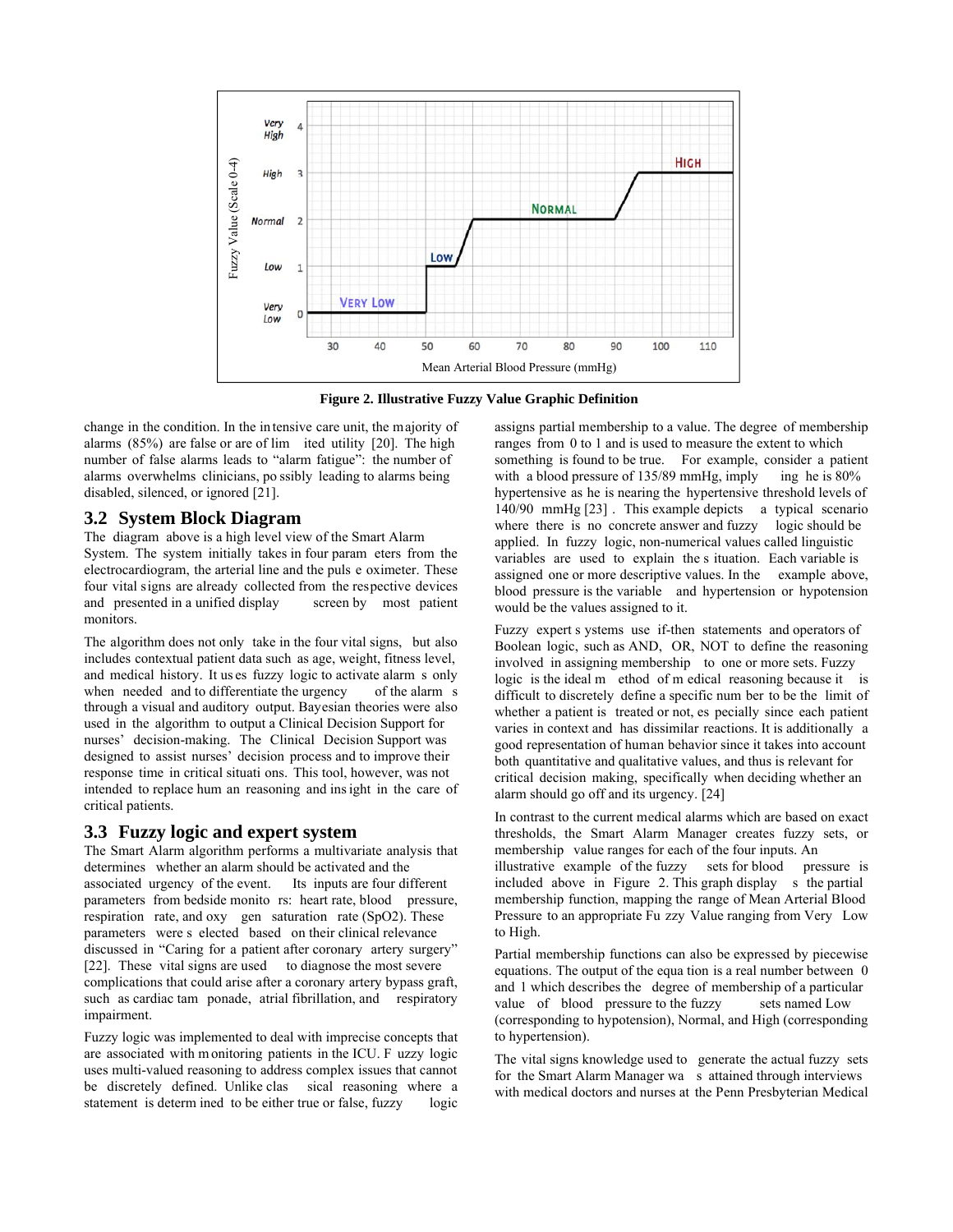| <b>Blood</b><br><b>Pressure</b><br>(mABP) | <b>Heart</b><br>Rate | SpO <sub>2</sub>   | <b>Respirator</b><br>y Rate | <b>Alarm</b>       |
|-------------------------------------------|----------------------|--------------------|-----------------------------|--------------------|
| Normal                                    | Low                  | Normal             | <b>NOT Very</b><br>Low      | None               |
| <b>Low OR</b><br><b>High</b>              | Normal               | Normal             | Normal                      | Level 1            |
| Normal                                    | Normal               | <b>Very</b><br>Low | High                        | Level <sub>2</sub> |
| Low                                       | Normal               | Low                | <b>Very Low</b>             | Level 3            |

**Table 1. Rule Samples** 

Center and from a textbook widely used in the field of critical care called Monitoring the Critically Ill Patient [25].

A sample of the rules that will be incorporated into the Sm art Alarm Manager's knowledge base are included in Table 1.

The clinicians we interviewed at the Penn Presby terian Medical Center and the Penn eICU supplied the expert knowledge necessary for understanding the care of patients that have undergone coronary artery bypass graft surgery. This knowledge has come in the form of acceptable and un-acceptable threshold levels for each of the four vital signs and the corresponding medical conclusions whenever one or m ore vital signs exceed their thresholds. This inform ation was used in the Smart Alarm algorithm to assess the extent to which a patient's condition merits an alarm . The algorithm implements typical nurses' decisions--whether to react or ignore an alarm—through the use of if-then rules that integrate patient inform ation from all four vital signs. For example, whenever a patient is determined to be over 50% tachy cardic, the algorithm checks the patient's degree of membership in the hy potensive set and the low oxygen saturation set in order to assess the criticality of the patient's state.

In addition to fuzzy reasoning, the Smart Alarm Manager uses the patient's clinical context to evaluate the relevance of alarms. patient's clinical context to evaluate the relevance Although all of the patients simulated in our sy stem are post-CABG surgery patients, they have different age, weight, body mass index, and medical history. A patient's clinical context is important because it plays a critical role in the correct detection of alarms. For example, since children tend to have higher heart rates than adults, when evaluating their heart rate, the degrees of membership should be higher and different from that of adults [26].

## **3.4 Clinical Decision Support Tool**

Once it has been determined that an alarm must be activated, the algorithm will additionally output a list of possible com plications the patient might be undergoing. The Smart Alarm algorithm focuses on the eleven most relevant com plications that aris e in CABG patients in the im mediate post-operative period. For the purposes of this study , the immediate post-op period refers to the average ICU stay for any given patient, 48-60 hours [27] Additionally, the complications included are only those that can be pinpointed by these four vital signs and do not require additional information, for exampl e sepsis. In order to determine what complications are possible based on the vital sign behavior, extensive interviews with three nurses in the ICU were conducted.

Table 2 shows when complications are relevant according to the relevant fuzzy levels.

After the algorithm compiles the list of possible com plications based on the vital signs, the list w ill be shown in decreasing order

**Table 2. Sample CDS Complications Rules** 

| <b>Complication</b> | <b>Blood</b><br><b>Pressur</b><br>e<br>(mABP) | <b>Heart</b><br>Rate | SpO <sub>2</sub>     | <b>Respirator</b><br><b>v</b> Rate |
|---------------------|-----------------------------------------------|----------------------|----------------------|------------------------------------|
| Pain                | Above<br>Normal                               | Above<br>Normal      | Less<br>than<br>High | Above<br>Normal                    |
| Hypertension        | Above<br>Normal                               | <b>NOT</b><br>Normal | Any                  | Any                                |

of likelihood. In order to do so, the Smart Alarm algorithm applies Bayesian network principl es that represent probabilistic relationships between random variables [28].

Once the list of possible complications has been determined and sorted, the algorithm will also crosscheck the m edical record of the patient to find the key risk factors significant for each complication that are present in the patient. The lis t of s pecific risk factors considered for each com plication was compiled through research of several medical journals. A sample list of risk factors for the same two complications are shown in order of significance in Table 3.

Given that the Sm art Alarm algorithm will output the list of possible complications with the corresponding risk factors, the CDS can improve healthcare providers ' efficiency. Nurses can consider complications they might otherwise forget as well as identify the most important c ontextual information. Although there are many other factors that com e into play in patient diagnosis, the Smart Alarm algor ithm can increase the response time of caregivers by extracting their thought process and displaying it on a screen. Inexperienced nurses that might need some time to connect relations hips between vital signs and complications could benefit from th is feature. S imilarly, nurses who care for multiple patients at a time will not need to memorize or look up the patients' contextual information and can gain from the CDS as well.

## **3.5 Alarm Interface**

The final s tep in the S mart Alarm Algorithm is the clear and effective annunciation of alarms to the nurses. For this purpose, some of the principles of hum an computer interface were be implemented, including the use of colors in the patient m onitor and graduated alarm sounds to convey the urgency and nature of the patient's critical condition. A model for alarm differentiation that was developed at the Hospital of the University of Pennsylvania (HUP) classifies all alarm s in the clinical area as level I, II, or III [29]. Following a similar methodology, the Smart Alarm Manager outputs three different levels of alarms according to whether they command an intervention, a rapid intervention, or an immediate retention. Given the sy stem's ability to analy ze information from four different physiologic parameters, the Smart Alarm evaluates the need for clinical intervention more accurately than existing individual monitors.

**Table 3. Sample CDS Risk Factors** 

| <b>Complication</b> | <b>Risk Factors</b>                                             |  |  |
|---------------------|-----------------------------------------------------------------|--|--|
| Pain                | Less than 60 years old, Male, Previous<br>Myocardial Infarction |  |  |
| Hypertension        | Hypertensive, Smoker                                            |  |  |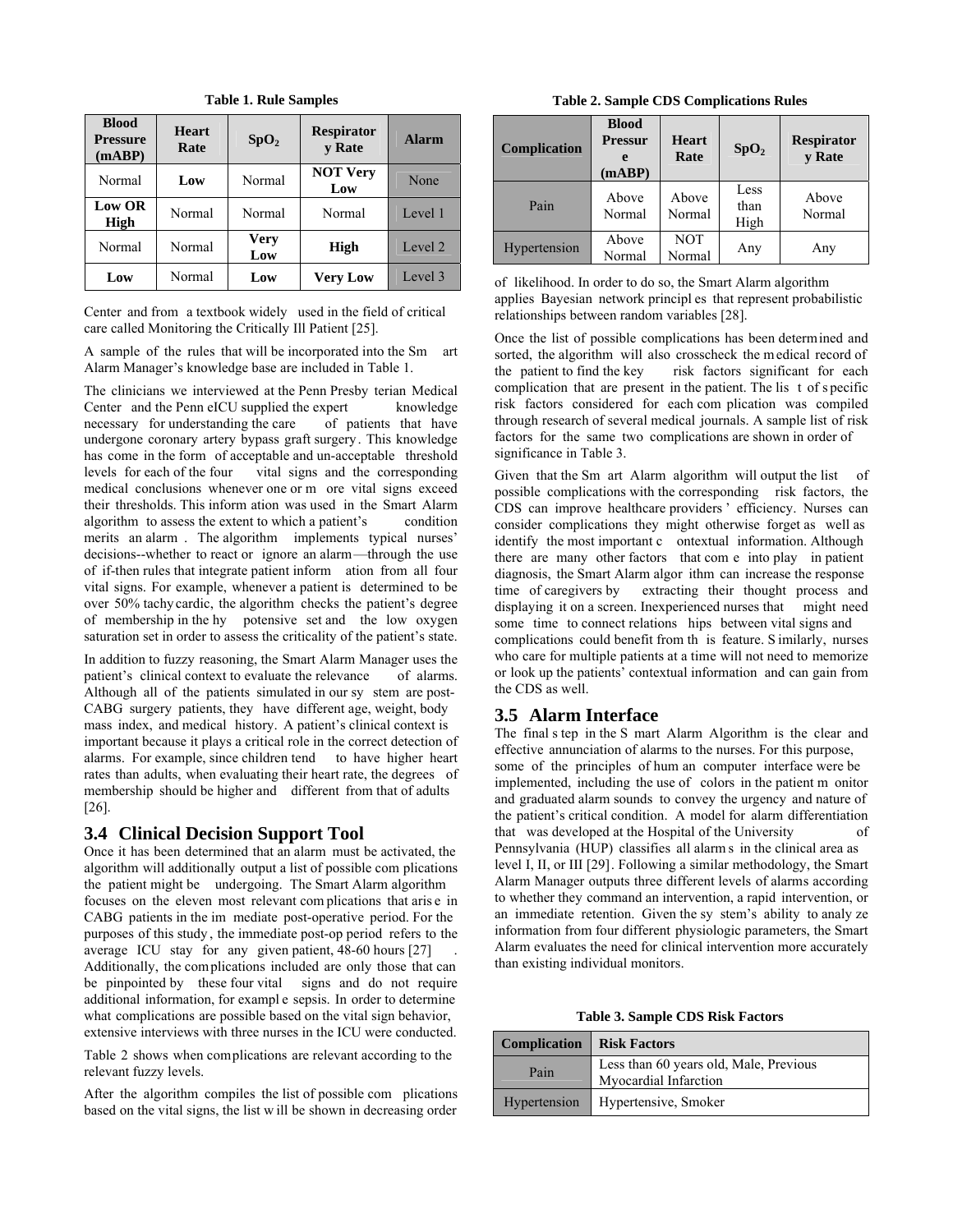



**Figure 3. Screenshot of the "Hospital View" tab firing two Figure 4: Java Implementation of the Smart Alarms App** 

#### **Threshold Alarms**

The alarm sounds used in the de monstration of our system are different from the ones currently used in hospitals so that the immediate clinical severity of each alarm is accurately communicated. In 2003, the International Electrotechnical Commission (IEC) published standard s for the safety of Medical Electrical Equipment, which c ontained a section about Alarm Systems (See section IEC 60601-1-8 in [30]). The IEC advocates the use of different combinations of musical notes to denote the category of the alarm (e.g., cardiovas cular, temperature, drug delivery, etc) and the use of speed and repetition to denote the urgency level of the alarm. The Smart Alarm Algorithm uses these IEC-compliant sounds.

Currently, many clinically irrelevant alarm s are triggered by nurse's interactions with patients, like when blood is drawn from<br>the arterial line for lab tests. While nurses tend to ignore them the arterial line for lab tests. While nurses tend to with ease, these alarms may cause great anxiety to the patients and their family if they do not know the sound was produced by an intervention. F or this reason, most nurses silence the alarms temporarily when they walk into the patient's room for some procedure. When implemented in hos pitals, the Smart Alarm Manager will therefore keep the function found in existing vital sign monitors that allows nurses to temporarily silence alarms with a single command.

The visual interface of the S mart Alarm Monitor maintains the standards currently expected by nurses—black background and bright colors for each vital sign—and adds two new features: color-coded descriptive boxes for each vital sign and a list of potential complications in order of likelihood (the clinical decision support subsy stem). Inclusion of the first feature is supported by research on hum an-computer interfaces from the chemical industry (in nuclear and petrochemical plants) and from the aviation industry (in pilot dashboards), which has shown that individuals process colors more rapidly than numbers or words. Inclusion of the second feature was validated by our medical experts as a tool that can help nurses respond faster to potential complications by extracting relevant portions of a patient's medical chart and displaying them on-screen in real time.

#### **3.6 Smart Alarm Manager**

In order to test and validate our algorithm, the Smart Alarm Manager was programmed using Microsoft Excel and Vis ual Basic. The program was designed to mimic a similar system at the patient's bedside, both in the algorithm employ ed and visual

output. There are three iterative versions of the Smart Alarm ICU Program. The first version of the program processes a single patient's time in the hospital and display s an output made to resemble a standard Vital Sign Monitor already in use, the second adds the ability to view three " checked in" patients simultaneously, and the third version was created to efficiently process vital sign data from multiple patients through a batch process. This program has been used to demonstrate and test the Smart Alarm Manager algorithm with previously recorded data.

Additionally, in order to facilitate validation experim ents, we implemented a version of the smart alarm as a Java application for a tablet com puter. The J ava version 1) em ulates the vis ual appearance of a standard m ulti-variate vital signs m onitor, 2) exploits the tablet's touch capab ilities to emulate the interactivity of a s tandard vital s igns monitor 3) can replay recorded clinical scenarios and 4) autom atically records how clinicians interact with the program (*i.e.*, acknowledge alarms).

## **4. EVALUATION**

## **4.1 PhysioNet Data**

PhysioNet data was used to validate our m odel. Since the data obtained from this databank c ontained vital sign data and contextual factors, it was only used to validate the reduction of total alarms. The total number of alarms that would have sounded for each patient us ing the current s ystem and the Smart Alarm system was measured and compared.

The current s ystem uses threshold levels that are typically inputted manually by nurses. Th e threshold levels used for validation purposes were those deemed "standard" for CABG patients by the nurses of the Penn Presby terian SICU. For the current threshold-based system, any time a single vital sign surpassed one of these thresholds, the alarm count was incremented by one. Since there are different levels of alarms in the Smart Alarm algorithm, the counting m echanism was more complex: In the cases where a vital sign transitioned from "high" to "very high" or from "low" to "very low", the count was only incremented once, although the alarm sound might have fluctuated through 1 or 2 urgency levels. This methodology ensured that the alarm counts of the current sy stem and of our Smart Alarm algorithm were truly comparable.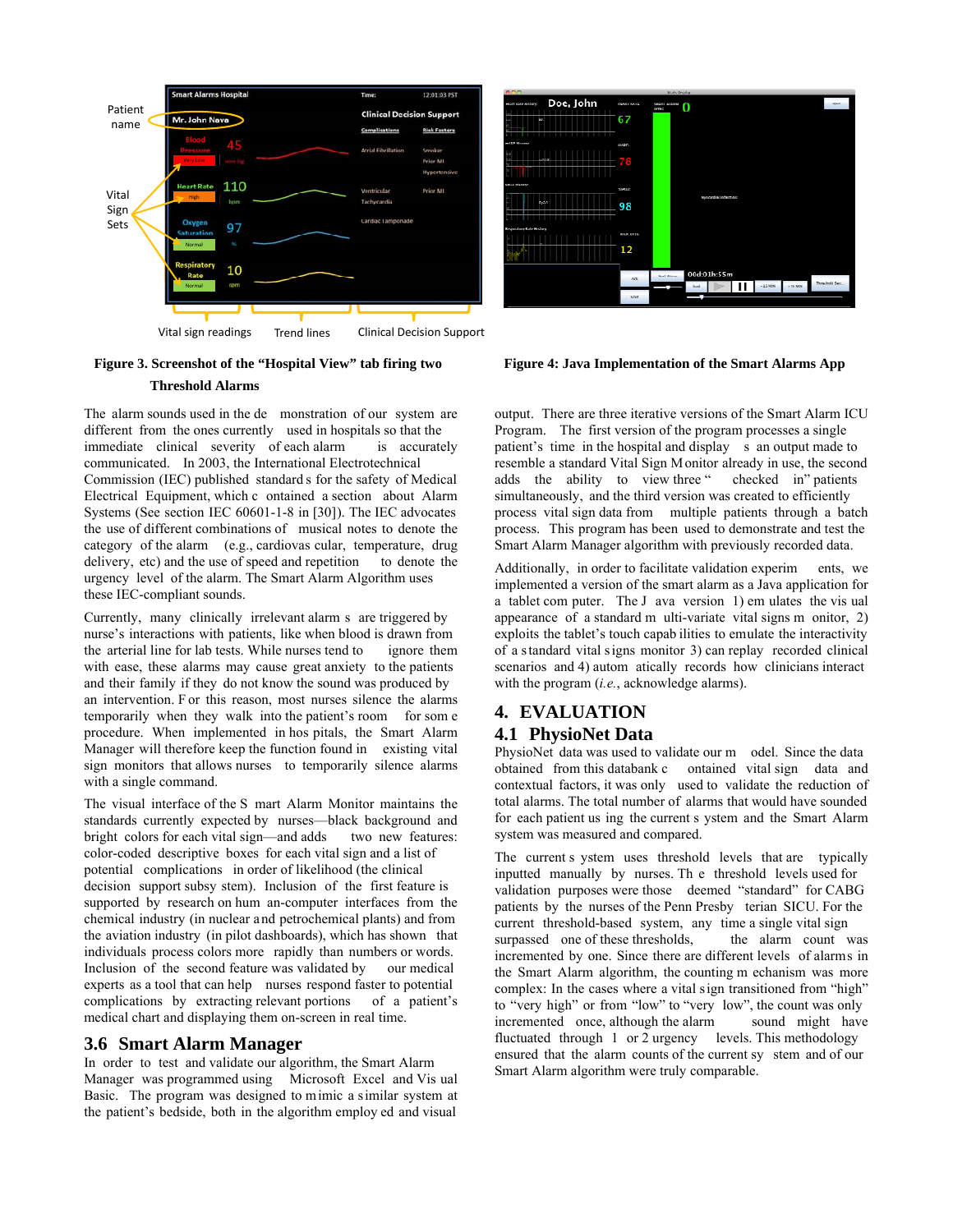

**Figure 5: Comparison of Total Number of Alarms under both systems (n = 32 patients, 87,061 min)** 

From the total num ber of alarm s for each patient, we then computed the decrease in alarms as a percentage of the initial total number. The average and s tandard deviation of this percentage reduction was computed for the entire population of Phy sioNet patients. From a total of 1,451 hours of actual data comprising 32 patients, the Smart Alarm algor ithm was found to have reduced total alarms by 57.13% with a standard deviation of 17.57%.

## **4.2 Presbyterian Medical Center Data**

While PhysioNet data provided a valuable source of data to validate our reduction in the total number of alarms, it was only through live data collection that we could validate that the foregone alarms had been false positives. After obtaining expedited approval from the Internal Review Board of the Penn Presbyterian Medical Center, we gained access to vital s ign data and annotated clinical interventions in real time for 4 different post-CABG patients in the Presbyterian SICU, resulting in 7 hours of annotated data. The data was annotated for clinical interventions in real time during 2-hours shifts using the worksheet in Appendix 7.

Although the sample size was adm ittedly small, this data was crucial to the validation of our s ystem, because it provided confirmation that no false negativ es (i.e., m issed true alarm s) were generated. The alarm counting methodology was the same as the one used for the PhysioNet patient data. After running the 7 hours of vital sign data through our Smart Alarm Manager and comparing it to the current sy stem, the following results were obtained:

- Reduction in total alarms: 49.2% on average, 26.2% standard deviation
- Reduction in false positives: 52.1% on average, 26.6% standard deviation
- Zero false negatives (no true alarms were missed)

#### **4.3 Clinical Interviews**

In order to begin tes ting the accuracy of our S mart Alarms rule table, we also built a sm all testing applet to conduct interviews. This applet would have each ICU clinician input their preferred fuzzy set values ('Low,' 'High,' etc) for each vital sign given the medical context information of the current patient. Then, the applet would randomly select real Vital Sign value combinations from previously recorded data, displayed them on screen with the recent waveforms, and as ked the clinician to des ignate an appropriate level of alarm ra nging from no alarm to a Level 3 alarm.

We ran this initial interview with ten ICU clinicians over a week long period. While the small sample size was not enough to lead to any conclusive results, the survey did help define our future direction. F irst, more than 95% of the time, each clinician proposed the alarm level that our rule database would have fired. Also, the clinicians always agreed with the certain scenarios that would have led to no alarm in our new sy stem, but leads to a would have led to no alarm in our new sy normal alarm with threshold alarm system in place today.

This initial validation in our sy stem not only came from accurate rules, but also the clinician's ability to set their appropriate 'fuzzy values' for the patient. We found that clinicians who had worked within the ICU environment for more than 15 years often set more extreme bounds for 'Low' and 'High' values of each vital sign, while clinicians who had worked for less than  $5y$  ears set m ore stringent alarms with tighter bounds for the 'normal' range. This difference in fuzzy values occasionally led the lower alarm levels for the more senior clinicians, which they repeatedly requested in the survey.

This initial survey has also aided in the developm ent of our Java Applet that we will use to conduct a full clinical study, comparing the efficacy of clinicians responding to alarm s from both the threshold system and our Smart Al arms system using previously recorded medical data.

## **5. CONCLUSION AND FURTHER RESEARCH**

The Smart Alarm project m et the stated goals of creating a multivariate alarm algorithm reducing alarms by at least 25% accompanied by a 3-level alarm priority system. The algorithm , called the Smart Alarm Manager, was tested using 1,451 hours of actual vital sign data from 32 pos t-CABG patients obtained from the clinical database Phy sioNet, resulting in an impressive 57% average reduction in the total number of alarms (standard number of alarms (standard deviation of 17%). The Smart Al arm Manager was further tested with 7 hours of vital sign data (annotated in real time for clinical interventions) from 4 post-CABG patients in the SICU of Penn Presbyterian Medical Center, resulting in an average reduction of 52% in false positive alarms (standard deviation of 27%) and no increase in the number of false negatives, or missed alarms.

The Smart Alarm Manager is an Expert System that uses both Fuzzy and Bayesian reasoning to evaluate a patient's condition at every point in time. The process that led to its design, that is, the extensive nurse interviews a nd research into the m edical literature, produced the following key insights:

- *Alarm overabundance:* The inordinate number of clinically irrelevant alarms in ICUs presents several issues relating to patient safety , patient satisfaction and efficiency in care.
- *Patient Safety:* To avoid excessive alarms, nurses may set overly wide alarm thresholds in the vital sign monitors manually. While this approach reduces alarms, it compromises patient safety because it leaves the door open for missing true alarms. Alternatively, nurses m ay keep standard alarm thresholds, but become desensitized to the sounds, such that thei r response tim es to critical events grow longer, again compromising patient safety. The Smart Alarm Manager decreases the num ber of alarms without compromising patient safety by looking at the instantaneous vital sign va lues, the vital sign trends, and the medical history holistically.
- *Patient Satisfaction*: According to our medical experts, noise is one of the chief complaints of ICU patients and their families. Investing in a sy stem that reduces alarms,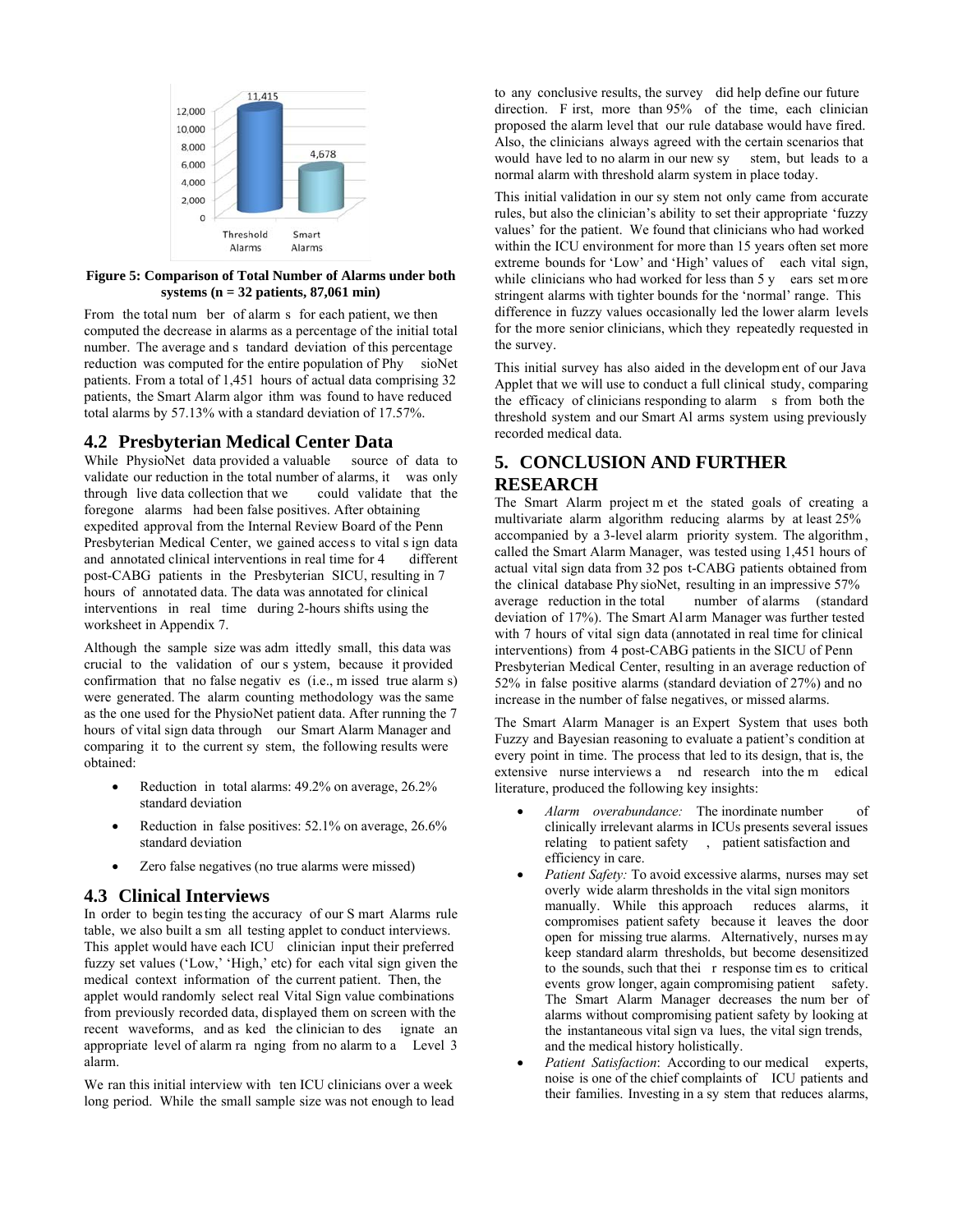one of the main sources of noise, would increase the level of patient satisfaction.

 *Efficiency:* In our interviews with nurses, we found varying degrees of dissatisfaction with the current alarm system. Most nurses agreed that a reduction in the number of false positive alarm s would improve their working conditions. They also agreed with our hypothesis that the integration of the patient's m edical history with the vital sign monitor would save time and help train new nurses.

The Smart Alarm Manager can be further improved in several ways:

- The knowledge base of vital sign rules and potential complications can be improved by incorporating insights from a larger number of medical experts.
- The system can be expanded to cover other clinical scenarios besides the CABG postoperative period.
- We are currently continuing to investigate into the clinical accuracy of the alarms outputted in with s ystem. Using the Java Applet, we are collecting information on: (1) the clinical relevance of the alarms that were generated by the system and (2) the com plications that were experienced by the patient during that tim e. This data m ay be able to be used to generate training sets for improved alarm systems based on machine learning approaches.

#### **6. ACKNOWLEDGMENTS**

We would like to thank Bill Hanson, Victoria Rich, Alexander Roederer, the Smart Alarm weekly meeting group, and all of the nurses interviewed in the development of this algorithm.

#### **7. REFERENCES**

- [1] M. Imhoff and S. Kuhls, "Alarm algorithms in critical care monitoring," Anesthesia & Analgesia, vol. 102, pp.1525- 1537, 2006.
- [2] C. Meredith and J. Edworthy, "Are there too many alarms in the intensive care unit? An overview of the problems," Journal of Advanced Nursing, vol. 21, pp. 15-20, 1995.
- [3] P.L. Davies, R. Fried, U. Gather, "Robust signal extraction for on-line monitoring data," Journal of Statistical Planning and Inference, vol. 122, pp. 65-78, 2003.
- [4] M. Imhoff and S. Kuhls, "Alarm algorithms in critical care monitoring," Anesthesia & Analgesia, vol. 102, pp.1525- 1537, 2006.
- [5] R. Schoenberg, D.Z. Sands, C. Safran, "Making ICU alarms meaningful: a comparison of traditional vs. trend-based algorithms," in Proc. American Medical Informatics Association Symp. (Washington, DC, Nov 6-10, 1999, pp. 379-383).
- [6] S. Charbonnier and S. Gentil, "A trend-based alarm system to improve patient monitoring in intensive care units," Control Engineering Practice, vol. 14, pp. 1039-1050, 2007.
- [7] J.M. Feldman, M.H. Ebrahim, I. Bar-Kana, "Robust sensor fusion improves heart rate estimation: clinical evaluation," Journal of Clinical Monitoring, vol. 13, pp. 379-384, 1997.
- [8] E.M. Koski, T. Sukuvaara, A. Makivirta, A. Kari, "A knowledge-based alarm system for monitoring cardiac operated patients—assessment of clinical performance," International Journal of Clinical Monitoring and Computing, vol. 11, pp. 79-83, 1994.
- [9] M. Imhoff and S. Kuhls, "Alarm algorithms in critical care monitoring," Anesthesia & Analgesia, vol. 102, pp.1525- 1537, 2006.
- [10] C. Oberli, J. Urzua, C. Saez, M. Guarini, A. Cipriano, B. Garayar, G. Lema, R. Canessa, C. Sacco, M. Irarrazaval, "An expert system for monitor alarm integration," Journal of Clinical Monitoring and Computing, vol. 15, pp. 29-35, 1995.
- [11] C.B. Laramee, L. Lesperance, D. Gause, K. McLeod, "Intelligent alarm processing into clinical knowledge," Proc. 28th IEEE EMBS Annual International Conf. (New York, NY, Aug 30-Sept 3, 2006, pp. 6657-6669).
- [12] M. Imhoff and S. Kuhls, "Alarm algorithms in critical care monitoring," Anesthesia & Analgesia, vol. 102, pp.1525- 1537, 2006.
- [13] P. Laursen, "Event detection on patient monitoring data using causal probabilistic networks," Methods of Information in Medicine, vol. 33, pp. 111-115, 1994.
- [14] M. Imhoff and S. Kuhls, "Alarm algorithms in critical care monitoring," Anesthesia & Analgesia, vol. 102, pp.1525- 1537, 2006.
- [15] J.A. Orr and D.R. Westenskow, "A breathing circuit alarm system based on neural networks," Journal of Clinical Monitoring, vol. 10, pp. 101-109, 1994.
- [16] C.L. Tsien, "Event discovery in medical time-series data," Proc. American Medical Informatics Association Symp. (Los Angeles, CA, Nov 4-8, 2000, pp. 858-862).
- [17] J. Edworthy and E. Hellier, "Alarms and human behavior: implications for medical alarms," British Journal of Anesthesia, vol. 97, no. 1, pp. 12-17, 2006.
- [18] J. Edworthy and E. Hellier, "Alarms and human behavior: implications for medical alarms," British Journal of Anesthesia, vol. 97, no. 1, pp. 12-17, 2006.
- [19] J. Edworthy, E. Hellier, K. Aldrich, S. Loxley, "Designing trend monitoring sounds: methodological issues and an application," Journal of Experimental Psychology Applied, vol. 10, pp. 203-218, 2004.
- [20] Siebig S, Kuhls S, Imhoff M, et al: Intensive care unit alarms-How many do we need? Crit Care Med 2010; 38:451- 456
- [21] Graham KG & Cvach M: Monitor Alarm fatigue: Standardizing use of physiological monitors and decreasing nuisance alarms. Am J Crit Care 2010; 19: 28-34
- [22] M. Mullen-Fortino, N. O'Brien, "Caring for a patient after coronary artery surgery," Nursing2009CriticalCare, vol. 4, no.1, pp. 22-27, 2009.
- [23] High Blood Pressure (Hypertension). (n.d.) Retrieved November 5, 2009, from http://www.medic8.com/healthguide/articles/hibp.html
- [24] Horstkotte, E., Joslyn,C., & Kantrowitz, M. (1997). Answers to Questions about Fuzzy Logic and Fuzzy Expert Systems. Retrieved November 5, 2009, from CMU Artificial Intelligence Repository Web site: http://www.cs.cmu.edu/Groups/AI/html/faqs/ai/fuzzy/part1/f aq-doc-2.html